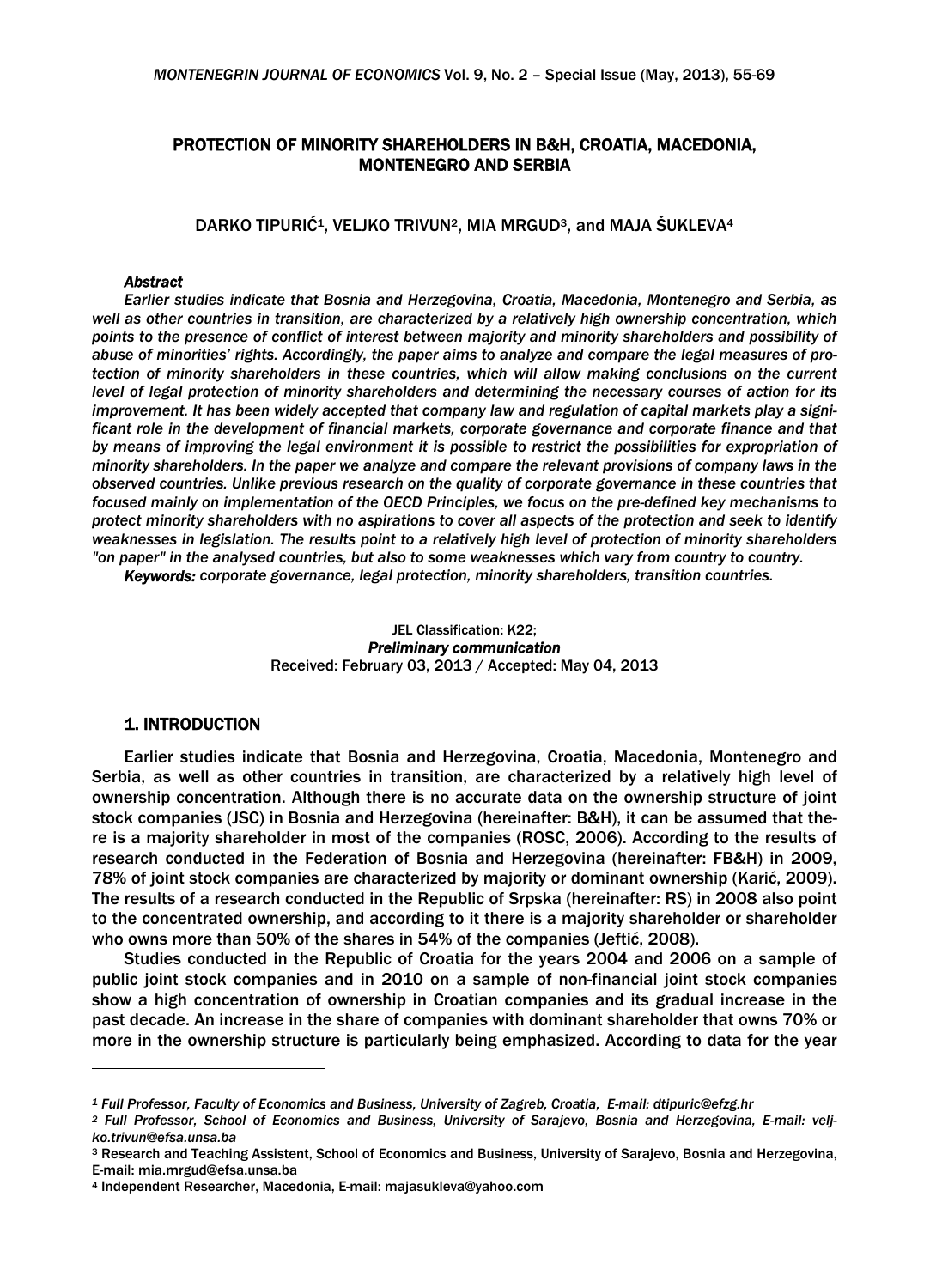2006, share of the largest shareholder in company's equity is 51.52% in average, and of the second-largest shareholder 12.37%, which in total represents a share of 63.9% in the hands of the two largest shareholders. In a relatively small number of companies (17.3%), the largest shareholder has a share in the capital of less than 20%, while more than 20% of companies have a dominant shareholder with a share of over 80%, and 52.8% of companies have a shareholder with a share of over 50% of the capital (Tipurić et al., 2008; Tipurić et al., 2011).

Studies conducted in the Republic of Serbia in 2006 also point to a high concentration of ownership, according to which in approximately 50% of the surveyed joint stock companies in real sector over 2/3 of the shares are held by one shareholder (Đulić, 2008).

Ownership concentration is an important internal mechanism of corporate governance, thanks to the active participation of large shareholders in management (Tipurić et al., 2008). However, large shareholders often represent their own interests in companies at the minority's expense. Corporate law has a difficult task in this case, since it needs to protect minority shareholders, but also try to keep the benefits associated with the presence of a controlling shareholder (Dammann, 2008). Vutt (2009) considers the protection of minorities to be a central problem of company law, and it is particularly important in the context of transition economies (Avilov et al., 1999).

It has been widely accepted that company law and regulation of capital markets play a significant role in the development of financial markets, corporate governance and corporate finance (La Porta et al. 1997, 1998, 1999; Pagano and Volpin 2005). By means of improving the legal environment it is possible to restrict the possibilities for expropriation of minority shareholders and reduce the agency conflict between majority and minority shareholders. Accordingly, there is evidence of a growing similarity in the systems of corporate governance regarding the level of legal protection of ownership positions and interests of minority shareholders, the role of boards in overseeing management and transparency (Tipurić, 2011).

The analysis and comparison of legal measures to protect minority shareholders which follow include provisions of company laws in Bosnia and Herzegovina, i.e. its entities FB&H and RS, Croatia, Macedonia, Montenegro and Serbia concerning the open joint stock companies of general type that are listed on the stock exchanges. Financial institutions and joint sotck companies in majority state ownership are exempt since they are generally subject to regulation by specific laws. The provisions relating to the open joint stock companies listed on a stock exchange will be discussed, as the corporate governance standards apply to them (IFC, 2009), and only such companies have an incentive to take actions to solve the problem of protection of minority shareholders (Loderer and Waelchli, 2010).

Unlike previous research on the quality of corporate governance in these countries that focused mainly on implementation of the OECD Principles, the analysis that follows focuses on the pre-defined key mechanisms to protect minority shareholders with no aspirations to cover all aspects of the protection of shareholders' rights and seeks to identify the weaknesses in the legislation. Based on the analysis, the conclusions about the current level of legal protection of minority shareholders that the laws in these countries provide "on paper" and the necessary courses of action to improve their legal protection are being derived in order to improve their legal protection. When it comes to B&H, the analysis is carried out on the entity level due to the significant differences between the entity company laws, which include different board structures and mechanisms of shareholder protection (Mrgud, 2011).

#### 2. LEGAL FRAMEWORK AND METHODOLOGY

In the last few years there has been a series of changes i.e. introducing new regulations in the area of corporate governance and investor protection in all of the five countries. Similar to the other transition economies, some of the changes come too late and their expected efficiency is lower than in case they were adopted at the beginning of the reforms (Mrgud, 2011). All the observed countries are subject to harmonization with the EU law. However, the scope of the mandatory provisions of the EU company law that the future member states must adopt in order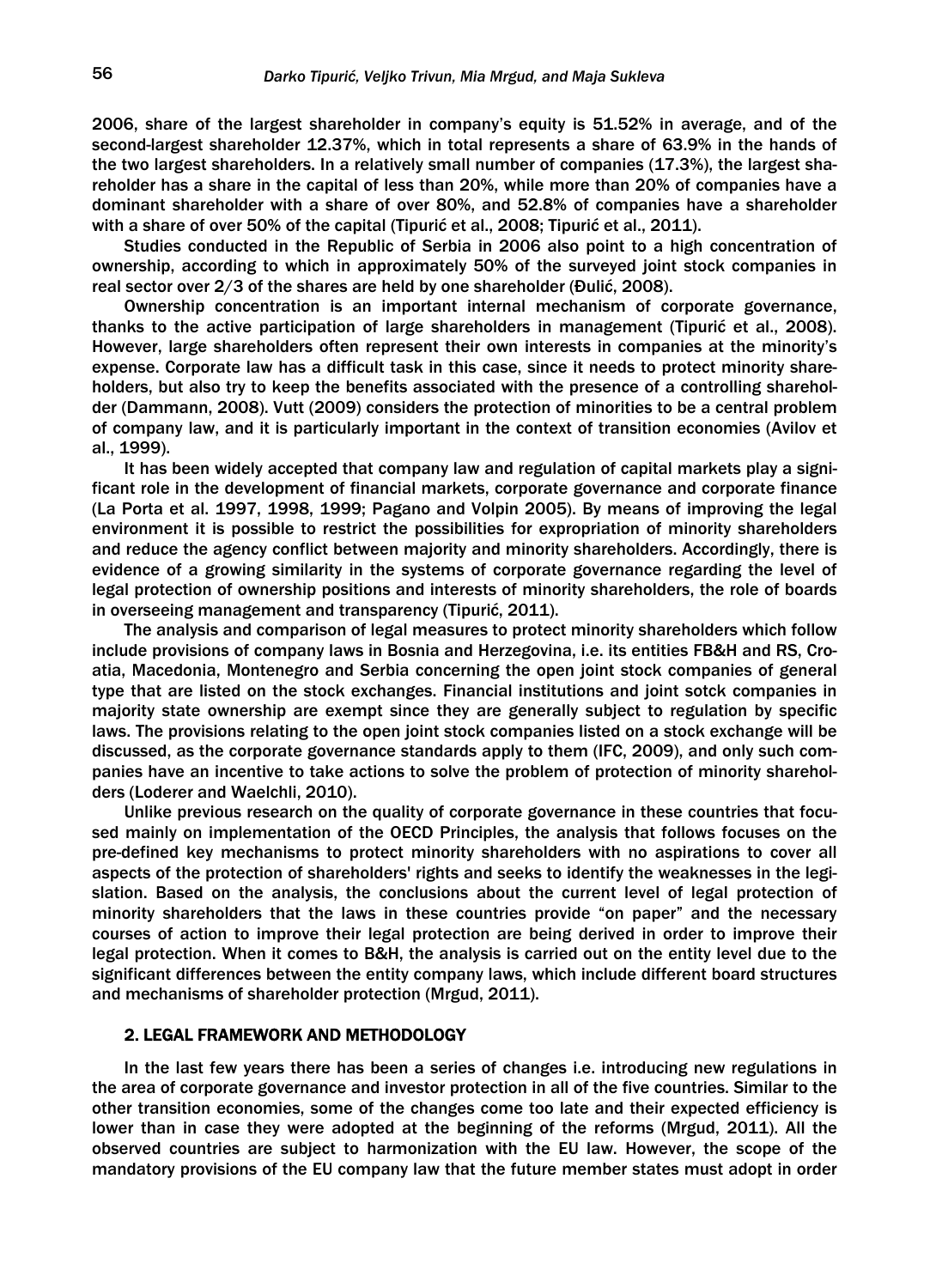to harmonize its legislation with the *acquis communautaire* is relatively narrow, and several important aspects of corporate governance, company and securities law remains intact with the harmonization requirements, which means that many important issues in this respect are left to the member states' discretion (Soltysinski, 2004).

National laws recognize a series of measures aimed to prevent abuse of the principle of majority and to protect the minority. The rules for the protection of minority are broadly defined in the legal literature and it is not easy to set aside rules that are considered as rules designed to protect the minority. According to the *Methodology for Assessing the Implementation of the OECD Principles on Corporate Governance*, the *ex ante* and *ex post* mechanisms to protect minority shareholders are being distinguished (OECD, 2006). Similarly, Vasiljević (2007) lists two groups of measures that derive from the literature as preventive (out of court) and the judicial and administrative measures to protect minority shareholders, while the preventive measures consist in using the powers of minority shareholders at the shareholders' meeting and powers with respect to various forms of internal and external institutional control.

Ex ante provisions designed to protect minority shareholders which are considered as important include preemptive right to buy shares of new issues and qualified majority required for making certain decisions, including the approval of the majority of minority for transactions with related parties. The right of minority shareholders to convene a shareholders' meeting, cumulative voting when electing board members and the possibility that minority shareholders elect a certain number of members of the supervisory / management board, audit committee or similar body are also considered as potentially important mechanisms. If controlling shareholders decide to remove the company from the stock exchange listing, provisions that require or allow them to pay out the remaining shareholders at a price of shares determined by an independent assessment may be of a particular importance. However, provisions on disclosure and clearly defined obligation of loyalty of board members to the company and all its shareholders are referred to as being crucial for minority shareholders protection (IOSCO, 2009). Ex post rights provide redress in case of violation of ex ante rights and include individual, derivative and class actions, and enforcement and investigation by the regulator.

In the past decade, more indices that seek to measure and compare the level of protection of minority shareholders in various countries and regions in the world have been constructed, and they can serve as a starting point in the analysis and comparison of company laws in observed countries. In the Doing Business reports values of four indices constructed according to Djankov et al. (2008), which measure the protection of minority shareholders against self-dealing in transactions with related parties i.e. misuse of corporate assets by directors for achieving personal gain, are being published. Although the reports take into account regulations relevant to the life cycle of small to medium-sized companies, and indices are constructed on the basis of standardized scenarios with specific assumptions and, accordingly, do not include all aspects of regulation in the area of interest (in this case, all aspects of the protection of minority shareholders), the values shown may be useful for the initial analysis and comparison as they are based on the laws and regulations.

 Table 1 shows values of the indices of investor protection for all the observed countries, including regional and OECD high income countries averages. Strenght of investor protection index is calculated as the average value of three indices: extent of disclosure index, extent of director liability index and ease of shareholder suits index which cover the approval and transparency of related party transactions, liability of board members for self-dealing and possibility of shareholders to obtain corporate documents before and during the trial, respectively (DB 2013). Higher values of the indices indicate that national regulations provide better protection of investors against self-dealing. According to the strenght of investor protection index, Macedonia is ranked as 19<sup>th</sup>, Montenegro 32<sup>nd</sup>, Serbia 82<sup>nd</sup>, B&H 100<sup>th</sup> and Croatia 139<sup>th</sup> out of 185 countries covered by the report (DB EECA 2013). In comparison to 2005, region of Eastern Europe and Central Asia has progressed in this area the most, approaching the OECD high income countries, which is also evident from the values of indices in the last report (DB 2013).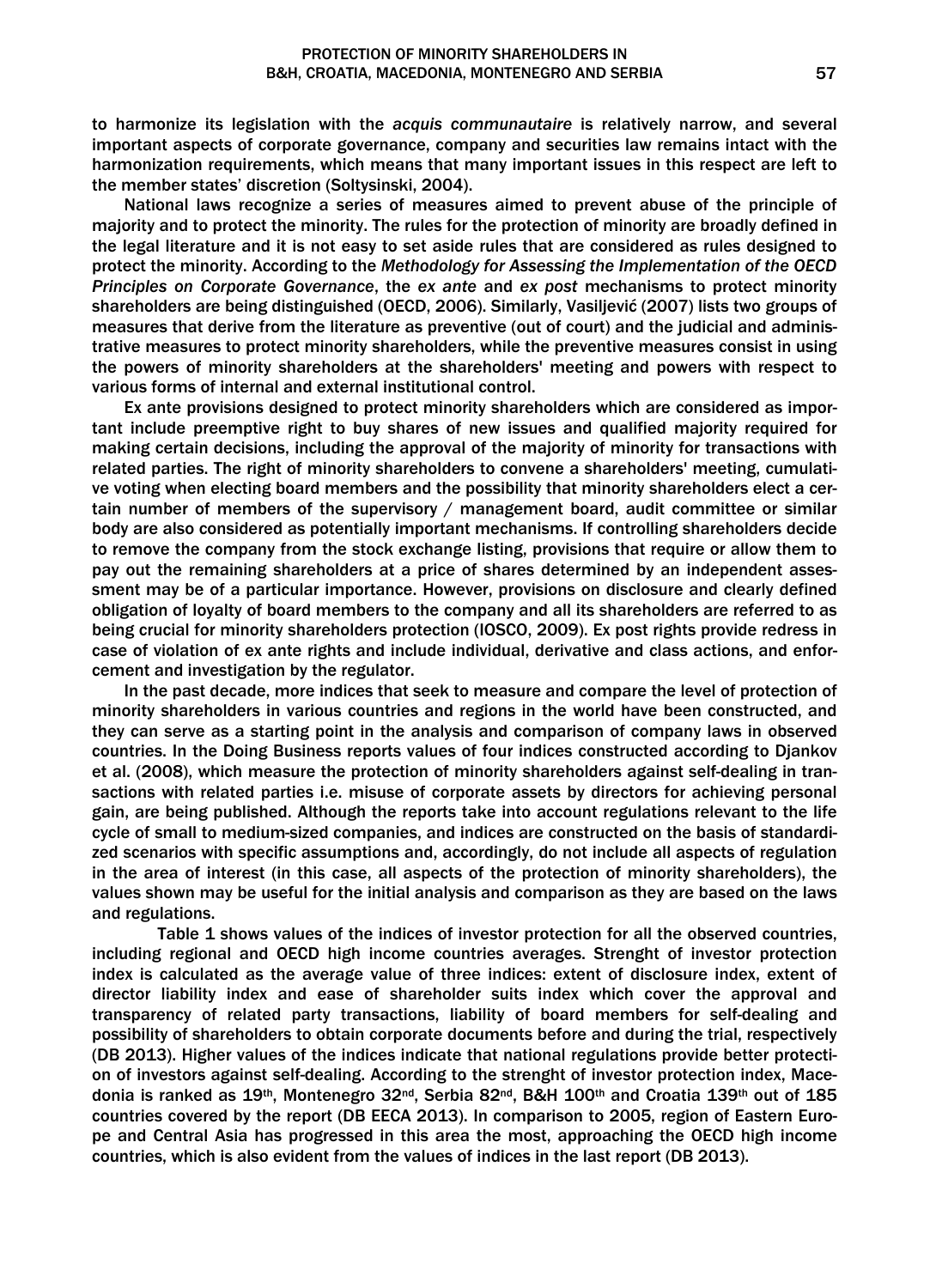| Country /<br>Region                          | <b>Extent of</b><br>disclosure<br>index $(0-10)^*$ | <b>Extent of</b><br>director<br>liability index<br>$(0-10)*$ | Ease of sha-<br>reholder<br>suits index<br>$(0-10)^*$ | Strenght of<br>investor pro-<br>tection index<br>$(0-10)^*$ | Rank<br>DB/<br>$185*$<br>(GCR/1<br>$44$ <sup>**</sup> | <b>Protection of</b><br>minority sha-<br>reholders<br>interes $**$ | Rank<br>GCR/<br>144*<br>$\star$ |
|----------------------------------------------|----------------------------------------------------|--------------------------------------------------------------|-------------------------------------------------------|-------------------------------------------------------------|-------------------------------------------------------|--------------------------------------------------------------------|---------------------------------|
| Bosnia and<br>Herzegovina                    | 3                                                  | 6                                                            | 6                                                     | 5,0                                                         | 100<br>(80)                                           | 3,1                                                                | 138                             |
| Croatia                                      | $\mathbf{1}$                                       | 5                                                            | 6                                                     | 4,0                                                         | 139<br>(110)                                          | 3,6                                                                | 120                             |
| Macedonia:<br><b>FYR</b>                     | 9                                                  | 7                                                            | 5                                                     | 7,0                                                         | 19<br>(17)                                            | 3,5                                                                | 123                             |
| Montenegro                                   | 5                                                  | 8                                                            | 6                                                     | 6,3                                                         | 32<br>(29)                                            | 4,2                                                                | 65                              |
| Serbia                                       | 7                                                  | 6                                                            | 3                                                     | 5,3                                                         | 82<br>(65)                                            | 2,6                                                                | 143                             |
| Eastern<br>Europe and<br><b>Central Asia</b> | 7                                                  | 5                                                            | 6                                                     | 5,9                                                         | 62                                                    |                                                                    |                                 |
| OECD high<br>income                          | 6                                                  | 5                                                            | 7                                                     | 6,1                                                         | 61                                                    |                                                                    |                                 |

Table 1: Investor Protection in B&H, Croatia, Macedonia, Montenegro and Serbia

*Sources: \*http://www.doingbusiness.org/data/exploretopics/protecting-investors; \*\*WEF (2012) Global Competitiveness Report 2012-2013* 

According to Doing Business, with the reforms in 2009, Macedonia has increased investor protection by regulating the approval of transactions between related parties, increasing disclosure requirements in the annual report and making it easier to bring a lawsuit against directors in cases of harmful transactions between related parties (DB EECA 2013). On the other hand, there is no change in value of the strenght of investor protection index for Serbia after introduction of the new Law on Companies in 2012, and neither the last changes in Croatian Law on Companies did affect the value of this index for Croatia. The fact that no information is provided on the method of calculating index value for the B&H, which is characterized by different entity regulations, puts somewhat into question credibility of presented values.

Although competitiveness reports of the World Economic Forum publish data collected for the Doing Business reports in terms of the level of investor protection (DB 2013; GCR 2012- 2013), they also publish values of their own indicator of protection of minority shareholders interests as well as ranking of countries in that respect (see Table 2.1. and Graph 2.1.). The indicator of protection of minority shareholders interests by WEF is based on responses to the question of the extent to which the interests of minority shareholders are protected by the legal system in certain country (1 = not at all protected,  $7$  = fully protected) which is a part of the annual survey of business leaders' opinions (Executive Opinion Survey) conducted by the WEF (GCR 2013).

What immediately becomes obvious is the extremely good ranking of Macedonia according to the DB 2013 and relatively poor ranking according to the GCR 2012-2013, while Montenegro is relatively well ranked in both cases. Unlike Macedonia and Montenegro which rank well above the regional average in the DB 2013, B&H, Croatia and Serbia rank significantly below based on the same report. Position of B&H can not be interpreted in terms of the DB with respect to a completely different entity regulations in this area and the lack of information on how this issue was resolved in calculation of the index, while 138<sup>th</sup> position out of 144 countries in the GCR indicates very little protection of the minority interest according to the opinion of business community. Croatia is unexpectedly low ranked according to both reports, and the DB clearly indicates a problem in the segment related to disclosure of related party transactions. Bearing in mind its modern legislation, Serbia is unexpectedly penultimate ranked by the GCR and has relatively poor ranking according to the DB report which points to problems in terms of the types of evidence that can be collected before and during the trial.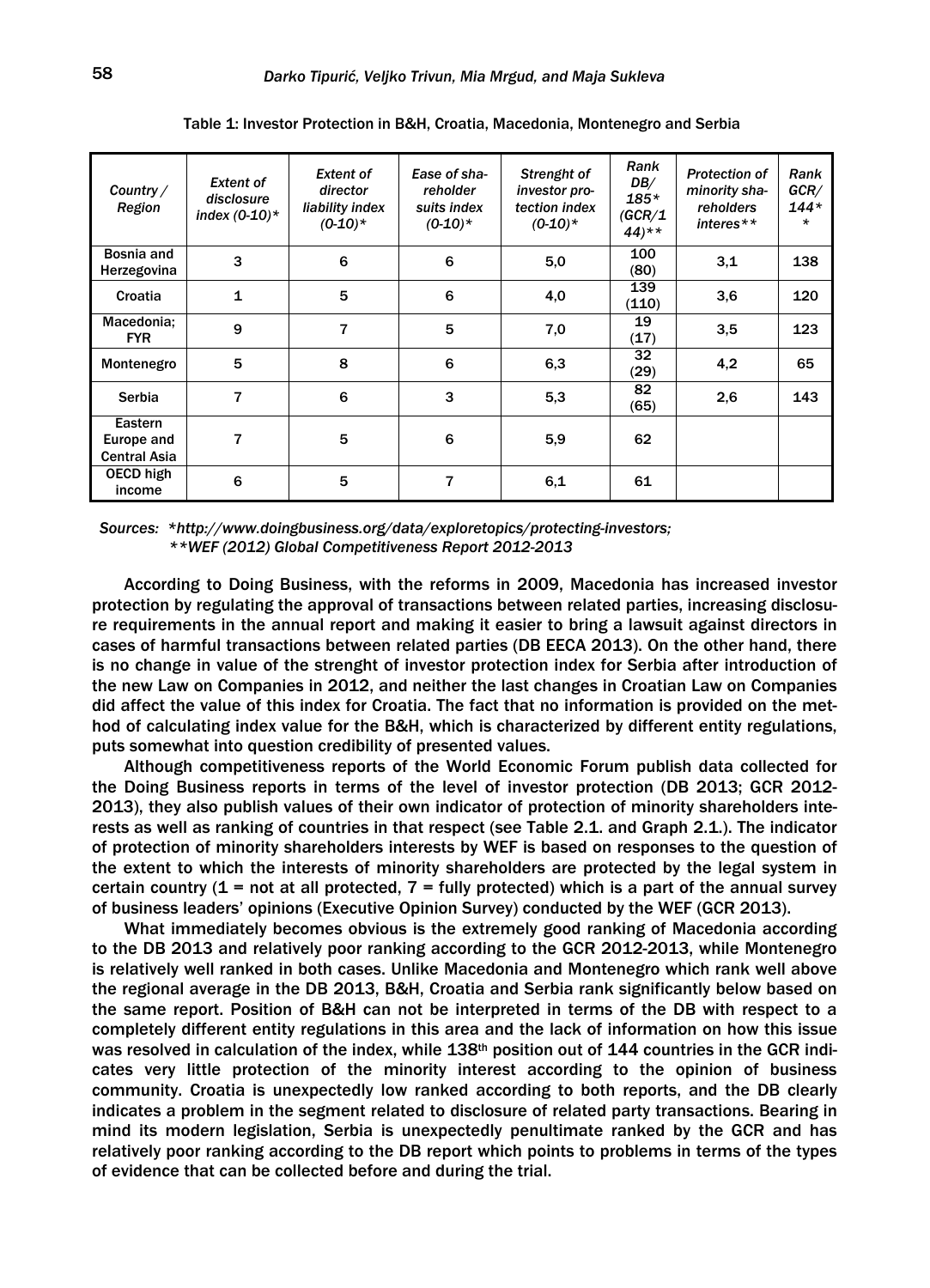#### PROTECTION OF MINORITY SHAREHOLDERS IN B&H, CROATIA, MACEDONIA, MONTENEGRO AND SERBIA 59



Graf 1: Protection of minority shareholders' interests

Since the issues of regulating disclosure of related party transactions and ease of shareholder suits, are, in addition to corporate law, subject to other regulations, the analysis and comparison that follows will not allow a full insight into the reasons for this ranking. The analysis and comparison will include the provisions of company laws in five countries concerning the mechanisms of protection of minority shareholders identified as significant by the OECD and in the legal literature.

## 3. MEASURES OF MINORITY SHAREHOLDERS PROTECTION

### 3.1 The pre-emption right

In all the observed countries, the existing shareholders' pre-emption right, i.e. the right to acquire new shares in order to maintain their share in equity is defined by the law and can be excluded or limited by a general meeting decision (in Serbia only in a case of the offer that does not require publishing prospectus). In Croatia and Serbia, making such a decision requires at least ¾ of the votes of represented equity with special conditions for its validity (disclosure and a report on the reason in Croatia, reasons and justification of price in Macedonia and Serbia), in Macedonia and Montenegro 2/3 of the votes, and in FB&H – majority vote of the total number of voting shares. The law in RS does not provide for a special majority, but (along with the LoC in Montenegro) requires a statement of reasons and a rationale for the proposed issue price. In Croatia and the RS there is a possibility that the management (board) decides on the limitation or exclusion of pre-emptive rights pursuant to the law, which in Croatia requires the approval of the supervisory board (Art. 233, 308, 324-325, 341 LoC C; Art. 251, 253, 262, 278, 288 LoC S; Art. 213-215, 223 LoC FB&H; Art. 203, 208 LoC RS; Art. 31, 35, 53, 56 LoC MN; Art. 422, 425 CL M).

Legal provisions on pre-emption rights in Croatia and Serbia are in an appropriate way also applied when acquiring and disposing with the own shares, which is a recommendation of the General principles (1999). In B&H, Croatia, Montenegro and Serbia, these provisions are also applied to convertible bonds.

In FB&H, the decision by general meeting on the limitation or exclusion of pre-emption right will be considered a significant change in the company or shareholders' rights, which activates

Source: Tipurić, D. (2012): Corporate Governance in South East Europe: towards good practice, key note speech, 2<sup>nd</sup> International Conference ECONOMIC SYSTEM OF THE EUROPEAN UNION AND ACCESSION OF BOSNIA & HERZEGOVINA, Vitez; Source of data: The Global Competitiveness Report World Economic Forum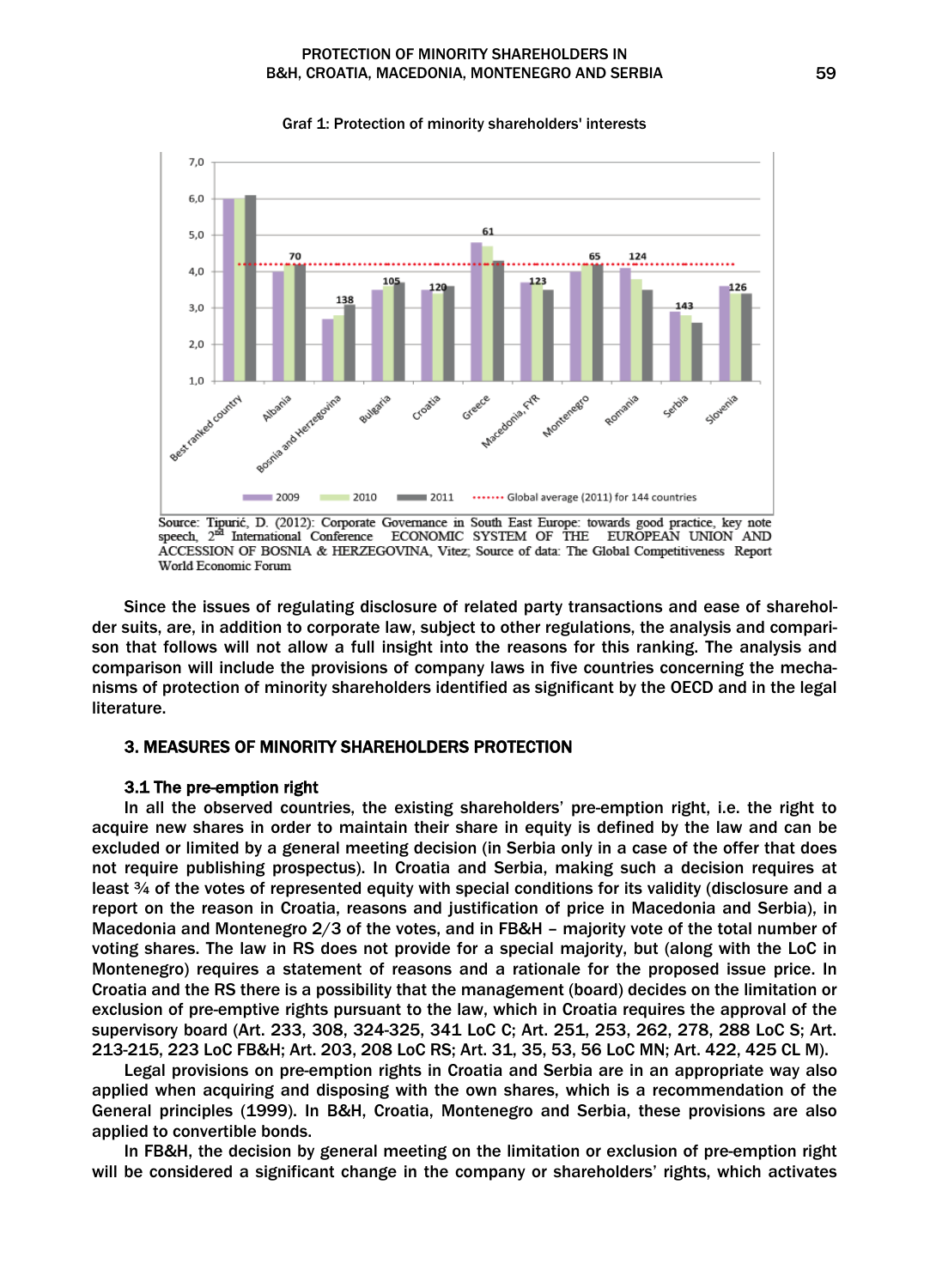provisions of the LoC on minority protection in decision-taking. Interestingly, in Croatia there is a possibility to determine that exercising a share-based right depends on whether the shareholder has held the share for a given time period (Art. 229 LoC C) and, as an example Gorenc (2004) describes a possibility for the statute to determine that the "pre-emption right is granted to shareholders who held shares over no less than two years". There are no data on using this possibility in practice.

 It is important to ensure a simple procedure for exercising the pre-emption rights, with that the ultimate efficiency of this mechanism depends on the financial possibilities of the right holder. Rules pertaining to the way and timeframe of exercising the pre-emption rights differ greatly between the countries. Only the LoC FB&H explicitly prohibits the transfer of pre-emption right to a third party, while the LoC MN is not explicit but forbids its transfer to the buyer in the event of a sale of shares. In Serbia and RS the laws set conditions with respect to the selling price at issuance with a view to exercising the pre-emption right. In Serbia and RS shares of a new issue are sold at market value (at least) as determined by the law i.e. relevant regulations (Art. 53 LOC MN; Art. 259-260 LoC S; Art. 207, 235 LoC RS). A significant means for shareholder protection in new issues includes the request for issuing shares at a price that is not lower than their market value with the precise definition of the concept.

## 3.2 The rights of minority shareholders in respect of convening and holding of the general meeting and cumulative voting

Unlike the LoC FB&H which contains far fewer provisions in this regard, Croatian LoC contains detailed provisions on convening and holding of the annual general meeting and exercising shareholders' rights, which Gorenc (2004) interprets as the legislator's intention to protect the justified minority's interests by making it impossible for the majority to prevent attendance and decision-making at the meetings, as well as by preventing the obstruction of general meetings by minority. The time-limit for delivering i.e. publishing notification on convening the general meeting in Croatia, Montenegro and Serbia is at least 30 days and in FB&H only 20 days before the meeting, which is below the minimal requirement set forth by the Shareholders' Rights Directive (Art. 279 LoC C; Art. 36 LOC MN; Art. 365 LoC S; Art. 242 LoC FB&H). In none of the observed countries are shares blocked prior to the shareholders' general meeting.

Convening of the general meeting in FB&H may be requested by shareholder(s) with more than 10% of the total number of voting shares, in Macedonia and RS by shareholders with no less than 10% of voting shares (in RS on an issue proposed for the extraordinary meeting), and in Croatia, Montenegro and Serbia by shareholders who together have no less than 5% of the equity (a smaller share can be determined by the company statute). In practice, the 10% minimum may be too high a threshold, which will depend on the ownership structure of an actual company. In the event that the general meeting is not convened by the authorized convener upon request, in FB&H the one who submits the request is authorized to convene it directly. In Serbia and RS, the board is entitled to reject the request for convening an extraordinary general meeting, though only in cases provided for by the law. In Croatia, Montenegro, Serbia and RS shareholders who are authorized to request the convocation of general meeting are also entitled to request the inclusion of a new item to the agenda, while in FB&H, the right to change and amend the agenda is granted to shareholders with at least 5% of voting shares. In Macedonia every shareholder has that right before convening of the meeting, but when the assembly has already been convoked the right belongs only to shareholders who jointly possess one fifth of the total number of shares with a right to vote (Art. 278 LoC C; Art. 337, 372 LoC S; Art. 243-244 LoC FB&H; Art. 36-37, 40 LoC MN; Art. 385 CL M; Art. 268, 275 LoC RS).

The laws in all the observed countries require a qualified majority for making certain crucial decisions at the general meeting. In Croatia and Serbia and in one case Montenegro (Art. 24 LOC MN), the law requires a majority of at least  $\frac{3}{4}$  of the represented equity, wherein in cases provided for by the law, the statute may require even higher majority and/or fulfilling additional requirements, while in B&H, Macedonia and Montenegro it is necessary to have a 2/3 majority of the represented voting shares. Legal solutions in FB&H require a qualified majority for a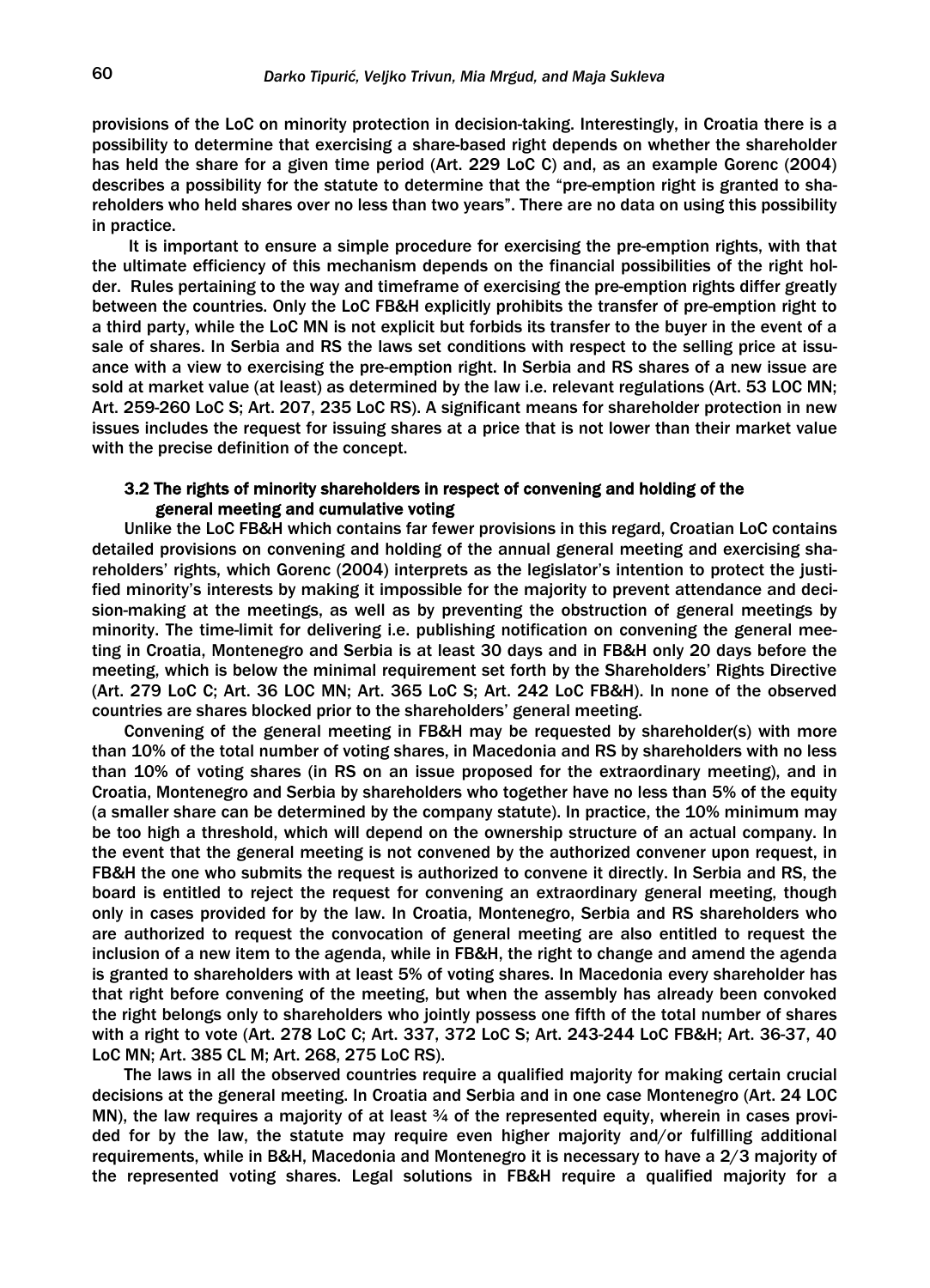considerably smaller number of crucial decisions. Interestingly, according to the Law in Macedonia changes in the statute are adopted unanimously. The unanimous consent protects minority shareholders, i.e. it gives them a right to veto, but in practice may cause other kind of problems. With respect to Croatia, provisions on the necessary qualified majority for decision-making should be viewed in context of the fact of leaving the determination of quorum to the statute, which in practice can be relatively small (Mrgud, 2011).

Joint-stock companies in B&H, Macedonia and Serbia are subject to the mandatory rule "one common share, one vote". In Croatia, it is prohibited to issue shares which, for the same amount of equity pertaining to them, grant different voting right at the general meeting i.e. plural voting is prohibited. In Montenegro the company's statute may provide that certain classes of shares do not provide voting rights, while in Macedonia that is allowed only for preferred shares (Art. 169, 208, 477 i 511 ZTD: Art. 251 LOC S; Art. 199 ZPD FBiH; Art. 198, 203 i 285 LOC RS; Art. 32, 54 LOC MN; Art. 280 CL M).

With respect to companies whose shares are traded in an organized securities market, there is no possibility for limiting the number i.e. the percentage of individual shareholder's vote in any of the countries. In Croatia, however, special limitations of exercising the right to vote apply to companies with mutual shares of 25% to 50% of the equity, which cannot make use of rights from the part of the share that exceeds 25%.

In Macedonia, Montenegro and Serbia shareholders are entitled to vote in writing without attending the meeting, and in Croatia if contemplated by the statute. With the exception of FB&H, it is possible to give power of attorney to vote by electronic communication, and there is a possibility (obligation in Montenegro) that the statute provides for voting by electronic communication whithout attending the meeting. The legislator in Montenegro goes a step further, and in case of interferences in electronic communication it requires the session to be interrupted by the chairman and continued after eliminating the interferences. It should also be noted that LoC C includes detailed provisions on exercising voting rights through financial institutions and shareholders' associations, and in Serbia on voting through proxy including banks, with a view of preventing possible abuses (Art. 274, 277, 291-292 LoC C; Art. 36, 39, 39b LOC MN; Art. 400, 400a LC M; Art. 335, 340-341, 344 LoC S).

In FB&H, voting in absence is allowed only for the open JSCs, under the conditions and in the manner provided for by the company statute in accordance with Securities Commission's regulations. Since there are still no Securities Commission's regulations on this issue, it should be considered that such a way of voting is not possible. Voting could only be achieved by means of filledin and signed voting ballots submitted to the company by mail, fax or e-mail prior to the date of general meeting (Art. 249-252 LoC FB&H). In RS it is not allowed to vote by mail. Giving proxy electronically under the condition of ensuring the statement authenticity could only be allowed by the memorandum of association or company statute (Art. 278 LoC RS).

In Croatia, RS and Serbia it is allowed to grant special rights and benefits to founders (in Croatia to individual shareholders) or to third persons, which has to be indicated in the memorandum of association or in the company statute (Art. 175, 256 LoC C; Art. 267 LoC S; Art. 183 LoC RS). Pursuant to the LoC C, the benefits may also include special rights in the company control, such as the right of delegating supervisory board members (Gorenc et al., 2004). In Montenegro the Law allows and regulates shareholders agreements on voting (Art. 39a LOC MN).

In B&H and Montenegro members of open JSCs' boards are appointed at the general meeting by means of cumulative voting. Cumulative voting will be used in Macedonia and Serbia if provided by the statute. In Croatia general meeting decides upon the appointment of supervisory/management board members by the majority of votes, and there is no institutionalized protection of minority with respect to the appointment of supervisory board members (Barbić, 2006). The legal solution can be changed by the statute. However, in Serbia and RS a vacant position in the board is filled in by co-opting. On the contrary, in Montenegro the Law explicitely requires election of a new board of directors in the event of a resignation or termination of performing the functions of a member. The Croatian law provides for the possibility of appointing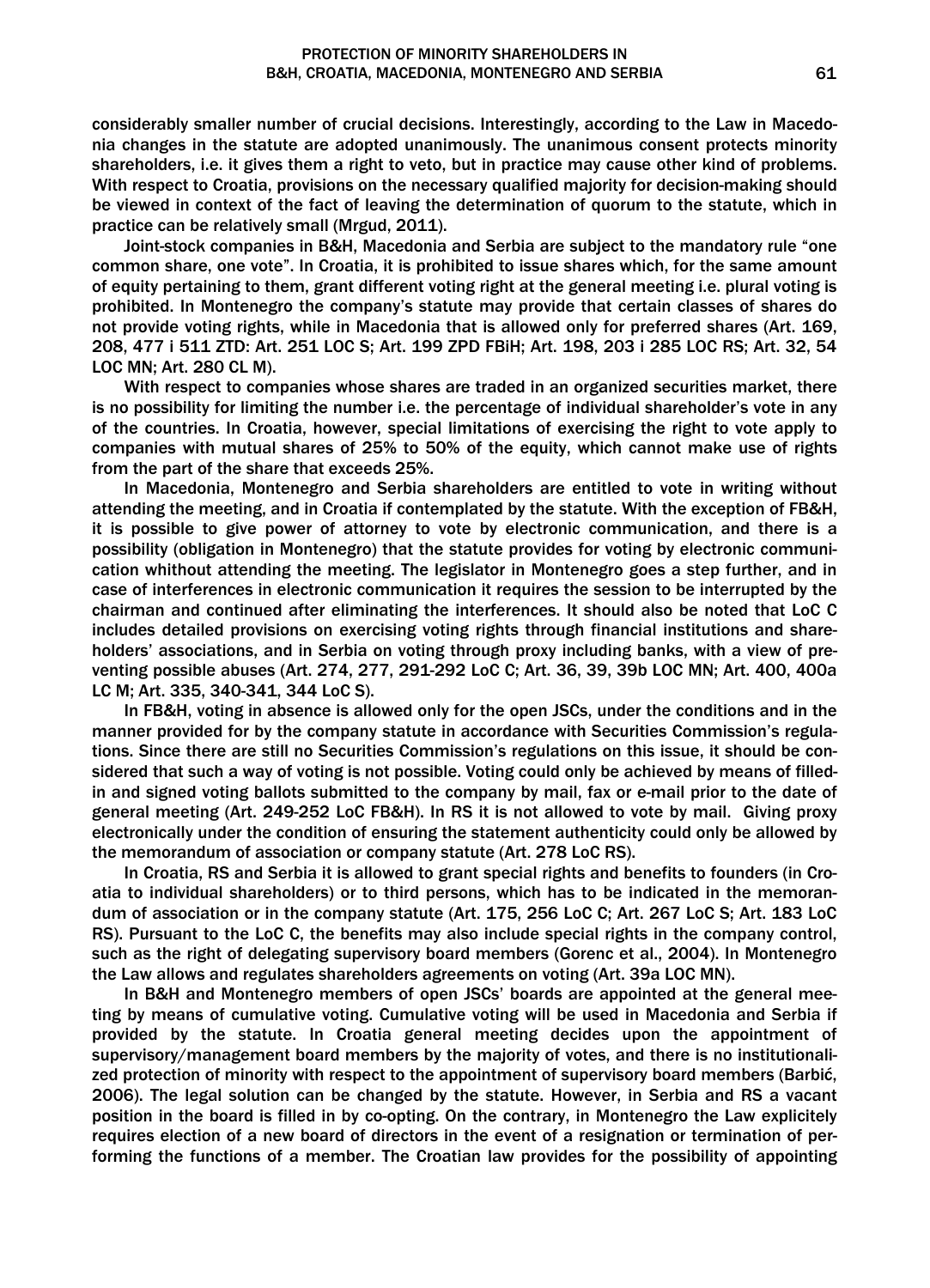supervisory board members by the court (Art. 256-257, 272.c-272.d, 275 LoC C; Art. 344 CL M; Art. 42 LOC MN; Art. 384, 386, 436 LOC S; Art. 262 LoC FB&H; Art. 300-302 LOC RS).

The effectiveness of cumulative voting as a mechanism that allows minority shareholders to elect their "representative" into the board will depend on the board size i.e. on the number of members being elected and the number of voting shares that the minority holds (IFC, 2009, p 96). According to the data from 2006, the average number of supervisory board members in Croatian JSCs is 5 (Tipurić et al., 2008). In more than a half of JSCs covered by the research in FB&H from 2008, the number of supervisory board members is 3, and only in 3 companies it is 7 or more (Karić, 2008). When the above-described is viewed in the context of the fact of high ownership concentration, the conclusion of small practical significance of this mechanism is inevitable.

The solutions present in some jurisdictions under which minority shareholders with a given percentage of share in equity have the right to directly elect their representative in the board, or which limit representation of the controlling or significant shareholder in the board (e.g. majority of independent board members requirements) seem more acceptable in the given circumstances, particularly in the context of conclusions on the need to strengthen the role of board by increasing the number of independent members (Tipurić et al., 2011).

As a rule, minority shareholders have the right to propose candidates for election to the board. In FB&H and Montenegro, the right to propose candidates for membership in the supervisory board is granted to shareholder(s) with no less than 5% of voting shares. In Serbia and RS, candidates for the election of board members are proposed by the existing board, shareholders (with 5% share in Serbia) or the appointment committee. In Croatia, supervisory/management board members the election of whom is decided upon by the general meeting are proposed by the existing supervisory/management board, which was criticized in literature, since it leads to a closed system where majority shareholders elect majority of board members, who will subsequently propose new board members, etc. (Gorenc et al., 2004). In order to protect minority, all shareholders in Croatia are entitled to submit their proposals on the election of supervisory/management board members, which have to be decided upon prior to taking the decision on the supervisory/management board's proposal, if they are supported by shareholders with no less than 10% equity represented on the general meeting (Art. 280 LoC C; Art. 261 LoC FB&H; Art. 42 LOC MN; Art. 384, 434 LoC S; Art. 300-301, 308 LoC RS).

In B&H, for the possibility to submit a request for the appointment of a special committee i.e. an audit commissioner a share of no less i.e. over 20% in the equity is required, in Serbia 10% for the special or extraordinary audit, and in Montenegro only 5% share in equity for the appointment of representatives which will examine company's operations and accounting. The costs of such examination in Montenegro go to shareholders who demanded it, except when the results indicate that there is a good reason for the costs to be borne by the company. Additionally, a shareholder in FB&H with at least 10% of voting shares can request an audit of the semi-annual and annual statement and of the JSC's financial operations. The FB&H solution differs greatly in that in the event that the general meeting rejects the proposal for appointing an external auditor for this purpose, the auditor will be appointed by the SC (Art. 32 LOC MN; Art. 455-456 LOC S).

#### 3.3 Other rights intended for *ex ante* minority protection

Company laws in all the observed countries include provisions on the sequence of distribution of profit, way and limitations in paying dividends, whereby there is no obligation to pay minimum dividend. Decisions on paying dividends are typically taken by the general meeting. In Serbia and RS, management board can be authorized to do so. The decision on using the profit in Croatia is taken by the management and supervisory board (executive directors and management board), and the Law strives to protect minority shareholders' right to dividend in potential attempts by majority to overfill the company's reserves (Barbić et al., 2006). In FB&H, as a prerequisite for making a decision on payment, conditions in terms of the ability of fulfilling obligations from operations and minimum market value of assets are set, which raise a number of questions regarding the value determination and interpretation of certain terms (Vilogorac and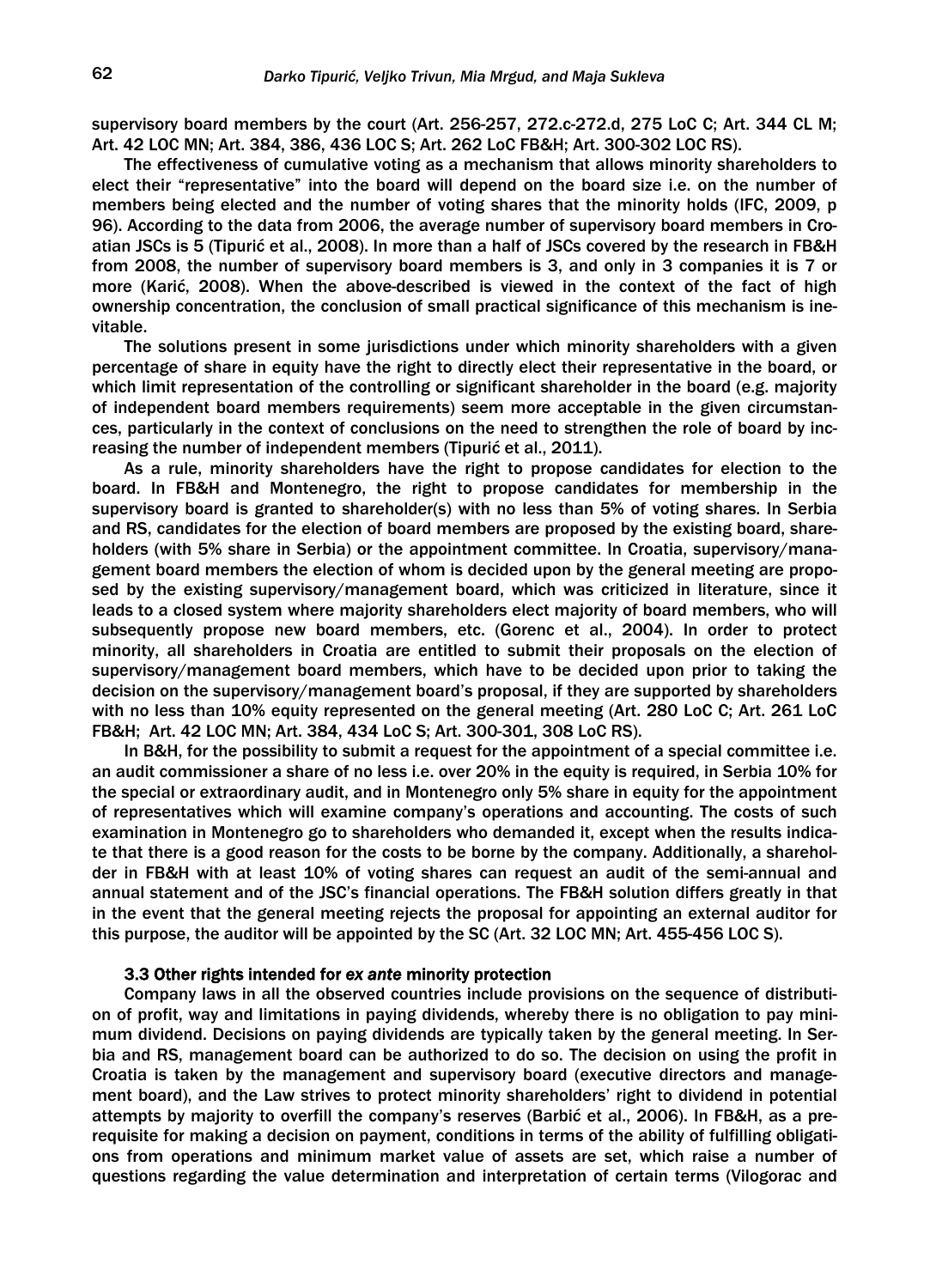Dizdar, 2000). Less than 10% of companies covered by a recent research in FB&H paid dividends over the past 3 years (Karić, 2009).

In B&H, Croatia, Montenegro and Serbia there are cases provided for by the law when minority shareholders can request the buyout of shares from the company. In FB&H the shareholders' right exists for general meeting decisions that result in significant changes in the company or shareholders' rights, and which encompass new issues of shares, bonds convertible to company shares or with pre-emption right to company shares, limitations or exclusions of preemption rights and changes in form, company split, merger with or acquisition of another company or vice versa. However, cases of restructuring or reorganization of companies with majority state capital are excluded (Art. 255 LoC FB&H).

In Montenegro, RS and Serbia, a shareholder has this right in cases of changes in the statute i.e. memorandum of association (and potentially other decisions in RS and Serbia) that affect his rights, company reorganization (in Montenegro limited to cases of disproportionate allocation of shares with regard to the ownership structure and dissatisfaction with the exchange ratio of shares and compensation in cash) and disposal with high-value assets. Similar to the FB&H, shareholder in Montenegro also has this right in case the general meeting limited or excluded preemptive right to shares or convertible bonds by its decision. In Croatia, this right is limited only to some cases of splitting and re-shaping the company into a limited liability company or public company, and signing a contract on running the company business or transfer of profit with affiliated companies. (Art. 492, 550.j-k, 562, 575 LoC C; Art. 22v, 22g, 32a LOC MN; Art. 474-475 LoC S; Art. 330, 435-436 LoC RS).

There are certain conditions for exercising buyout rights. In Montenegro voting against the decision is required, in the RS and Serbia voting against the decision or refraining from voting and a shareholder who has this right cannot challenge the company decision on which he bases it. However, in Serbia the right belongs to a shareholder who did not attend the meeting as well. In Montenegro and RS prior notification of the company on the intention to exercise the right is required, in FB&H a statement on the opposition entered into minutes before the voting starts, while in Serbia the request may also be submitted after the meeting. Similarly, in Croatia the right to severance pay in case of split is conditioned by a statement of opposition to the decision entered into minutes, and the right is also granted to a shareholder who did not attend the general meeting if he was prevented unlawfully, if the general meeting has not been convened properly or if the subject of decision-taking was not properly disclosed (Art. 32a LOC MN).

In FB&H, buyout of shares is performed at the fair market value for the period starting from the day of announcement to the day of general meeting, whereby the important issue of the way of determining the fair market value of shares in this relatively short period of time has not been regulated. In Montenegro and RS, companies are required to buy out shares at the market value, which is calculated on the day of passing the decision, ignoring any expected increase or decrease in value as its consequence. However, unlike the Montenegrin Law that insists on the average market value at that specific date, the Law in RS determines the market value as an average price regularly published on the stock exchange or another regulated market in the period immediately preceding the day for which it is determined, and which is not shorter than 3 nor longer than 6 months. In the event that shares are not traded regularly, or that there is no regulated market, the market value in RS is determined based on the estimated value of company assets using appropriate methods. In Serbia, the buyout is made by the highest of the precisely defined values: accounting, market or estimated (Art. 255 LoC FB&H; Art. 32a LOC MN; Art. 51, 259, 475 LoC S).

Deadlines for making the payment vary, and the longest is the one in FB&H (3 months). Besides, a company in FB&H may be allowed to fulfill the obligation from the request only partly within the described timeframe, with a further period of 6 months to pay the rest in case determined by the law (Art. 255 LoC FB&H; Art. 32a LOC MN; Art. 51, 259, 475 LoC S).

Generally, in all the observed countries requirements regarding disclosure and transparency are considered as relatively high. However, it seems that there is a need for "deep transformation in the attitude of all participants to the very idea of transparency" (Đulić, 2008) i.e. companies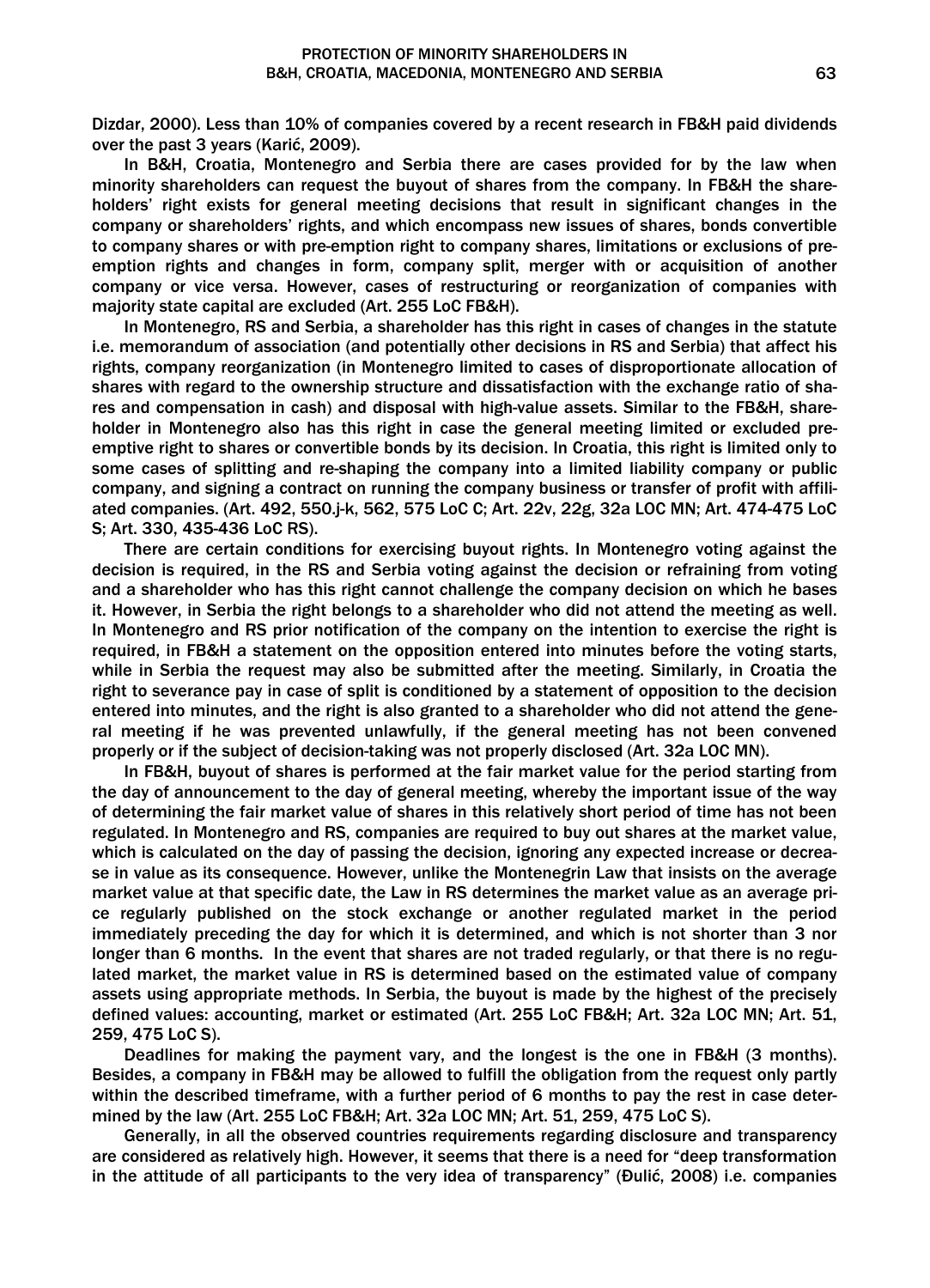need to recognize their own interests in it, but there also must be a greater demand for information by investors.

As for the conflict of interest rules, in FB&H the obligation of reporting a conflict of interest to the supervisory board exists for its members and members of the management with the exclusion from the decision making in the first case and the written consent of the supervisory board as a condition for participation in such a business relationship in the second (Art. 270, 279 LoC FB&H). The LoC in Montenegro requires from the board members to adhere to the principles of good faith and to act with the due dilligence applying the rules of profession, and also to use their powers only for the benefit of the company which includes avoiding conflicts of interest between them and the company. Board members in Montenegro are obliged to report to the shareholders' meeting any benefit or privilege that they have in the company, besides the compensation for their work (Art. 44 LOC MN).

In Serbia and RS it is precisely determined what will be considered a personal interest. Conclusion of the legal transactions in cases of conflicting interests is allowed if they are approved, in good faith and with the knowledge of all the material facts related, by a majority vote of board members who have no interest in that business, and in case there is no such majority, by a majority vote of shareholders who do not have personal interest in it. The general meeting is informed on the approval of the board and the legal transaction. It is important to mention that in RS a shareholder, among other things, cannot vote at the shareholders' meeting when deciding on the approval of transactions which involve conflict of interest between him and/or related parties and the company, and on the exclusion of the pre-emption right for the shares being issued in a private offering in which he and/or a related party is a pre-known buyer (Art. 61-71, 362 LOC S; Art. 33-39 LOC RS).

Unlike the others, Croatia is one of the few countries in the Eastern Europe and Central Asia region which still allows voting of the board members who are in a conflict of interest, and one of the few countries in the world that does not require any disclosure of transactions with related parties (DB, 2011).

#### 3.4 *Ex post* mechanisms of minority protection

The LoC FB&H does not recognize the possibility of a direct and/or derivative lawsuit by an individual shareholder or a minority group in case of opposing the decisions of the management and supervisory board. Notwithstanding, there is a possibility of applying for a compensation on behalf of the subsidiary by a shareholder representing at least 10% of the equity or less if provided by the statute (Art. 50.a LoC FB&H).

Croatian LoC provides a possibility for the shareholders holding at least 10% of the equity to require from the company to submit a request for compensation against its founders, members of the organs and individuals who have used their influence in the company i.e. benefited from the harmful acts. At the suggestion of the same qualified minority i.e. a shareholder with a share of at least HRK 8,000,000.00 there is a possibility of appointing special company representatives by the court, whereby the costs are covered by the company. In order to protect the minority, the company has no right to waive claims for damages or to settle for a period of 3 years. Additionally, in the case of company not submitting the request, while the facts determined by the law being present, the court on the qualified minority (at least 5% of the equity or HRK 4,000,000.00) proposal appoints special representatives who are required to submit a request on behalf of the company if they consider that there are chances for success in the dispute (Art. 252, 272, 272.k-l, 273, 273.a, 494, 501-502 LOC C).

In addition, shareholders in Croatia are "authorized to submit a claim for the damages they suffered if different from the damages caused to the company", whereby "damage caused to the company due to the reduction in share value, which also harms a shareholder, does not entitle the shareholder to demand a compensation" (Gorenc et al., 2004).

However, the significance of the solutions described is greatly reduced by the provisions that set the obligation for shareholders that requested submitting the claim from the company to solidary compensate the company for the costs in excess of what is obtained in the dispute, i.e. to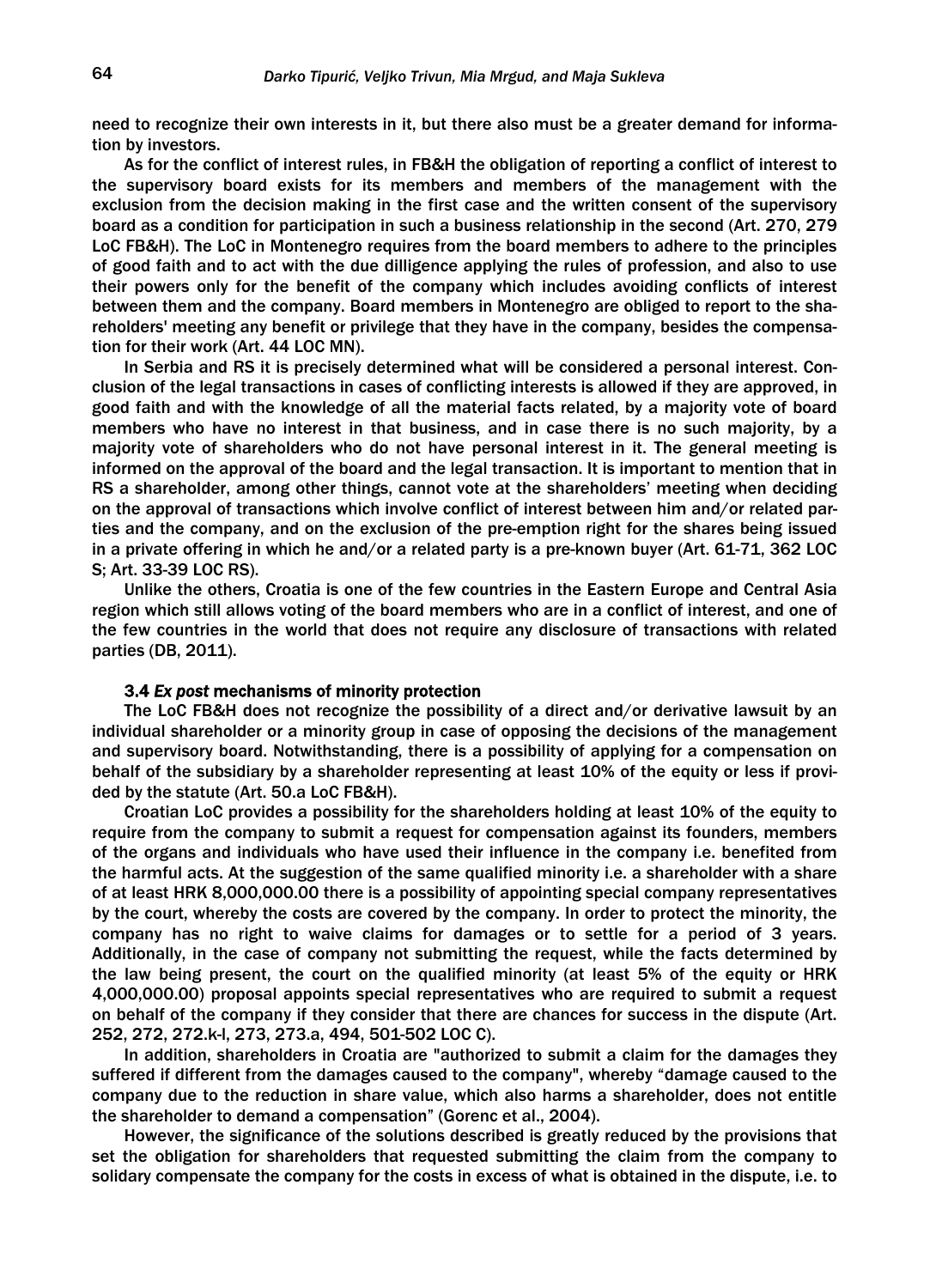compensate the company for all of the costs arising from the dispute in case of the rejection of claim, if the company fails in its claim for damages or succeeds only partially. This generally has a discouraging effect on the minority shareholders posing such a request. Special protection is provided to shareholders in case of a group of companies (Art. 252, 272, 272.k-l, 273, 273.a, 494, 501-502 LOC C).

Company laws of RS and Serbia recognize individual and derivative shareholder suits, and specify persons who have duties to a JSC: controlling shareholders, company representatives, directors and board members, internal auditors, and persons with a contracted authority to manage the company affairs. In Serbia and RS each shareholder has the right to bring an individual suit on their own or on behalf of more persons acting together, while shareholders who hold shares representing at least 5% of the equity have the right to file a derivative lawsuit on behalf of the company against any person with duties to the company for damages caused by their violation (Art. 61-71, 77-80 LoC S; Art. 31-42 LoC RS).

The LoC MN also recognizes both individual and derivative shareholder lawsuit. Each shareholder in Montenegro, regardless of their share in equity, has a right to sue in his name and on behalf of the company the responsible person in the company that is liable for irregularities in management or company operations. Understandably, if obtained the compensation in this case belongs to the company, and the shareholder is entitled to reimbursement of costs (Art. 30 LOC MN). The preconditions for filing a derivative lawsuit in Montenegro, RS and Serbia are capacity of a shareholder and company's refusal of the request for filing a lawsuit or failure to comply with the request within 30 days (Art. 30 LOC MN; Art. 61-71, 77-80 LOC S; Art. 31-42 LOC RS).

Also, each shareholder (or its successor) in Montenegro has a right to file a lawsuit at the Commercial Court in cases determined by the Law: unlawful act of the company or act outside its authority; majority shareholders discriminate against minorities; violated shareholders' rights; minority shareholders deceived by persons who control the company (board of directors or controlling shareholders). Also, the right to initiate proceedings exists if there is evidence that the company's operations are run or the board of directors uses its authorities in a way that threatens the rights of that or the other shareholders, not respecting his or their interests as shareholders, although such operations are done in good faith. In that case, a shareholder represents the interests of all the similarly threatened shareholders. The court in case of a founded complaint can remove imperfections, make a decision on compensation to shareholders, and in the enumerated cases may order the purchase of shares by other shareholders or the company itself, at a price which shares would have if there had not been irregular operations (Art. 30 LOC MN).

In the event that members of the management body fail to remedy the irregularities in cases determined by the Law, shareholders in Macedonia are entitled to request compensation for damages from the members of the management body (Art. 362, 408-414 LC M).

Shareholders in B&H, Montenegro and Serbia have a right of submitting a claim in the court in case of company not fulfilling the obligation of share buyout, and in Montenegro, RS and Serbia a right to lodge a request for an assessment of share value by the court. When it comes to the LoC MN, it should not be forgoten that the purchase price is determined as the average market value of shares on the day of making decision, and in case of inability for that price to be established due to the absence of trade, the Law leaves the possibility of starting a dispute. In Croatia, there is a possibility of court determining the severance in a squeezeout at the request of minority shareholder. In the case of the value/severance being determined by the court, the decision applies to all the disagreeing or minority shareholders (in Montenegro is only if that value is greater). Additionally, company laws of Serbia and RS include provisions on the company termination and other court measures at the request of minority shareholders who own at least 20% of the company equity (Art. 32a LOC MN; Art. 469, 476 LoC S; Art. 31-33, 39-42, 319, 337 LoC RS).

Croatian LoC contains detailed provisions on the reasons, authorizations, claims and effects of challenging and voiding of the general meeting decisions. A general meeting decision may be challenged by filing a suit against the company in cases specified by the Law, among other things, in case a shareholder tried to provide for himself or someone else benefits at the expense of the company or other shareholders by means of voting at the meeting. The authorization for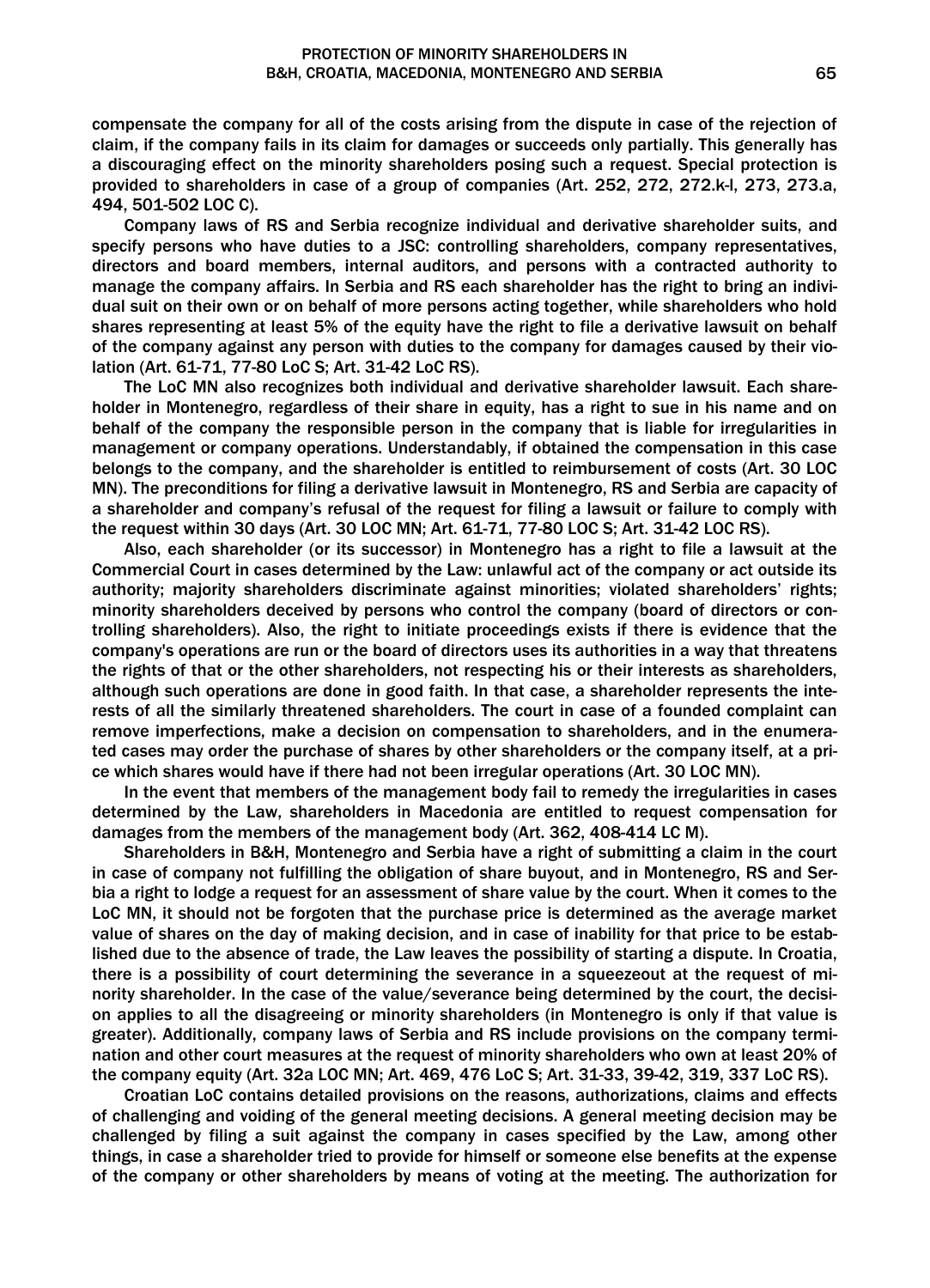bringing a lawsuit in that case has every shareholder. Otherwise, it belongs to a shareholder who participated at the general meeting and declared their opposition in the minutes, and to the other shareholders only in cases prescribed by the Law (Art. 280, 308, 355-366.a, 532, 550.k, 562 LoC C).

Gorenc (2004) considers this option as insignificant due to the multiple conditionalities, narrow scope of application and difficulties in interpretation of terms. Conditions being set here are usually not met in practice because the shareholders, especially minority, do not participate in the general meeting or are represented by financial institutions that do not have a practice of stating the opposition to the minutes. The law determines the cases when the decision of the general meeting can not be disputed, and among them is a violation of the right to use electronic communications in voting due to a technical fault with the exception of cases of gross negligence or intent, and violations of certain provisions related to disclosure and providing statements. In the context of good reasons, Gorenc (2004) points out that violations of procedures designed to protect minority shareholders are the absolute reason for contesting the general meeting decision. The right to file a lawsuit against the company in order to nullify the general meeting decision belongs to every shareholder.

Additionally, shareholders in Croatia holding at least 5% of the equity (or HRK 4,000,000.00) can file a suit to challenge a decision on profit distribution if it decides not to distribute profit to shareholders although reasonable business judgment with respect to the circumstances tells otherwise. The decision to increase the equity may be challenged by the each shareholder if preemption rights are excluded in whole or partly, and the (minimum) price determined is inappropriately low.

Similarly, in B&H and Serbia, the right to challenge and annul the general meeting decisions with the court is regulated by the laws, including conditions which are mainly voting against the decision or lack of presence due to irregularities in convocation. The laws of Serbia and RS also contain special provisions for contesting and voiding of the decisions in certain cases (Art. 256, 285 LoC FB&H; Art. 376-381 LoC S; Art. 293-297 LoC RS).

In Montenegro a shareholder who voted against or did not attend the shareholders' meeting which adopted a merger agreement, a decision on division or on separation with the establishment of one or more new companies has a right to demand from the court to cancel the contract or decision if the essential provisions of the restructuring procedure were not followed (Art. 22a, 22v, 22g LoC MN). Shareholders in Montenegro are entitled to file a suit for annulment of decisions of the meeting of shareholders in the following cases: non inclusion of the issue on which the decision was taken in the agenda in accordance with the Law; non registering acts or decisions for which there is such obligation; non respecting the legal provisions on convening and holding of the shareholders' meeting; decision non compliance with the LoC, statute and other regulations. Shareholders in Montenegro have a right to initiate proceedings for the annulment of a decision on voluntary liquidation in short proceedings before the court (Art. 24a, 41 LOC MN).

Shareholders in Macedonia also have the right to contest decision of the general meeting before the court. According to the Law, the decision may be contested by a shareholder who attended the meeting and declared his objection in the minutes; a shareholder who did not participate at the meeting because he was not allowed contrary to the law and/or the statute (meeting not properly called, issue not properly announced); and any shareholder, if the resolution was adopted with the intention for shareholders who voted for to gain benefit for themselves and/or for a third party, at the expense of the company and/or other shareholders (Art. 362, 413 CL M).

When it comes to judicial protection in non-contentious proceedings, in Croatia, Montenegro, RS and Serbia there is a possibility of making recourse to the court in case requests of minority for convening the general meeting are not met, and, with the exception of Montenegro, when requests for including of new issues in the agenda are not met and for the appointment of special auditors. In addition, in Montenegro, RS and Serbia one can go to court if the general meeting is not held within the prescribed period, in Croatia one can require the recall of members of supervisory board if an important reason exists, and in Serbia the court may order the company delivering answers to questions posed in the assembly and appointing of a temporary company representative.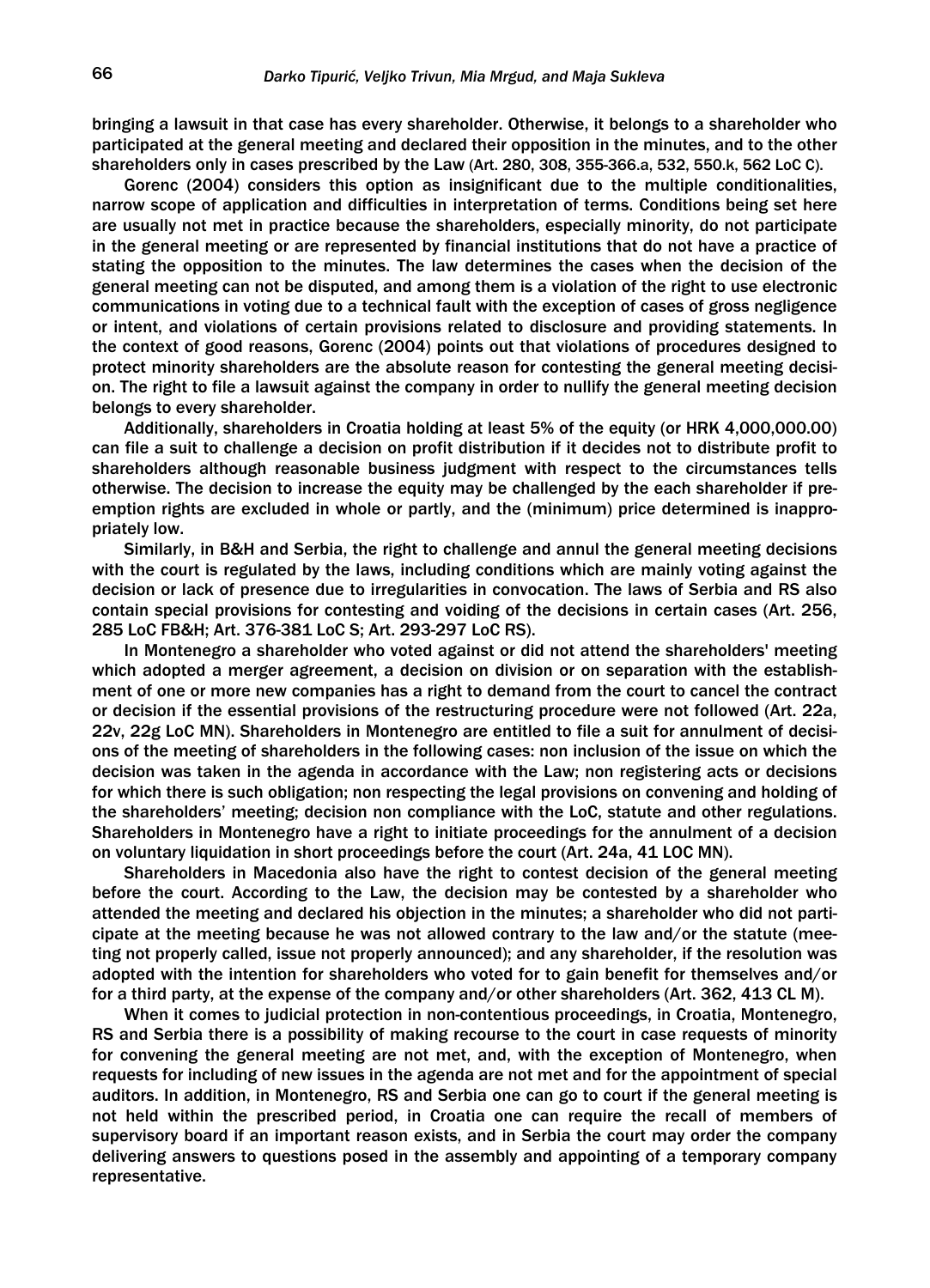For the appointment of auditors by the court in Serbia and RS it is enough to make it likely a violation of the law or the memorandum in contrast to the conditions set by the Croatian legislator concerning the existence of a reasonable suspicion of irregularities or gross violation of the law or statute. Given the simultaneous existence of provisions designed to protect the interests of the company, it seems that there is no need to set the last condition (Art. 278, 298, 300, 305.a, 500 LoC C; (Art. 40 LOC MN; Art. 338-339, 343, 397, 456-457 LoC S; Art. 269, 275, 325-327 LOC RS).

# 4. CONCLUSION

The analysis of legal measures to protect minority shareholders points to a relatively high level of protection of minority shareholders "on paper" in the analysed countries, but also to some weaknesses which vary from country to country. Generally, mechanisms of protection exist, but the actual protection depends on their proper functionality which is, in one part, determined by the whole subset of rules that make one mechanism functionable.

The legislation in FB&H somewhat laggs behind and abounds with ambiguities. Only in FB&H and Montenegro pre-emption right is not freely transferable. In FB&H cases of restructuring or reorganization of companies with majority state capital are excluded from the provisions on shares buyout including filing a complaint with the competent court to the disadvantage of minority shareholders in these companies. Concerning the buyout, the Law in Montenegro insists on the average market value at the day of making the decision. In FB&H and Croatia there is no possibility of filing derivative lawsuits. Croatia is one of the few countries in the region which still allows voting of the board members who are in a conflict of interest.

Even though pre-emption rights are recognized by all the five legislations, only in Serbia and RS the laws set conditions with respect to the selling price at issuance with a view to exercising these rights which is considered important in protecting minorities. In terms of the right to ask for convening of the general meeting or adding issues to the agenda, all the legislations set certain thresholds which in some cases may be too high. In practice, it will depend on the ownership structure of an actual company. Generally, we conclude that set thresholds for the realization of the rights of qualified minorities are often not adapted to conditions of a very concentrated ownership.

We also conclude on the small practical significance of cumulative voting as a mechanism that allows minority shareholders to elect their "representatives" to the board, since its effectiveness depends on the size of the board and, again, the number of shares in the hands of minority. The solutions present in some jurisdictions under which minority shareholders with a given percentage of share in the equity have a right to directly elect their representative in the board, or which limit representation of the controlling or significant shareholder in the board seem more acceptable in the given circumstances.

And, in the end, for the exercise of shareholders' buyout rights and the right to challenge the decision of the assembly, conditions in the form of voting against the decision or refraining from voting and stating the opposition in the minutes of the assembly are usually set and also not usually met in practice.

#### 5. BIBLIOGRAPHY

Avilov, G. et al. (1999), "General Principles of Company Law for Transition Economies", *Journal of Corporation Law*, Vol. 24, 190-293.

Barbić, J. et al. (2006), *Nadzorni odbori: Vodič kroz sustav korporativnog upravljanja*, CROMA, Zagreb. Company Law (2004), Official Gazette of R. Macedonia, No. 28/04.

Corporate Affairs Division of the Directorate for Financial and Enterprise Affairs (2006) *Methodology for Assessing the Implementation of the OECD Principles on Corporate Governance*, OECD, Available at: http://www.oecd.org/dataoecd/58/12/37776417.pdf [20. September 2009.]

Dammann, J. (2008), "Corporate Ostracism: Freezing Out Controlling Shareholders", *The Journal of Corporation Law*, Vol 33:3, 681-745.

Djankov, S. et al. (2008), "The Law and Economics of Self-Dealing", *Journal of Financial Economics*, 88, pp. 430–465.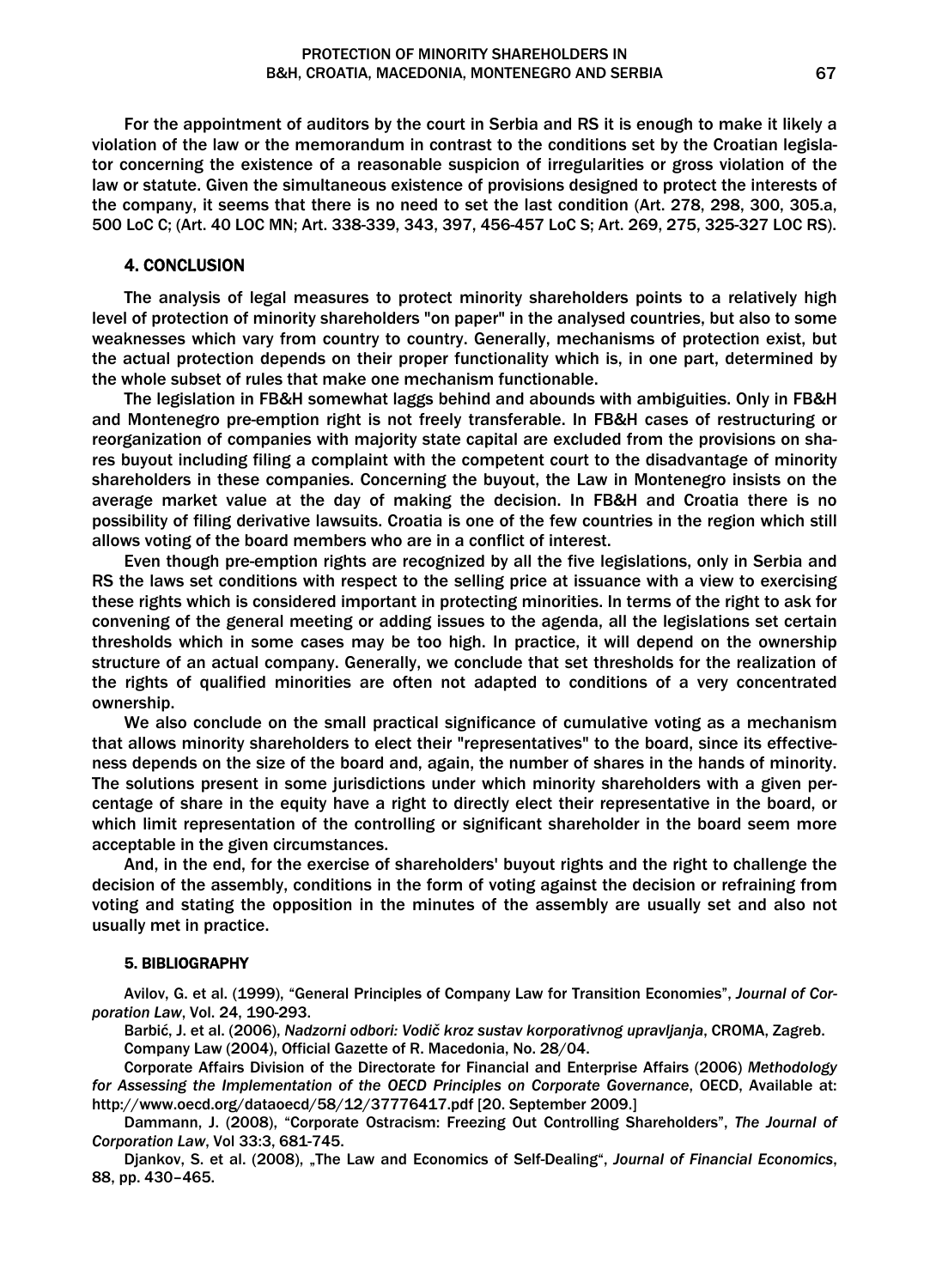Đulić, K. (2008), "Korporativno upravljanje u Srbiji: transparentnost i objavljivanje informacija?", *Kvartalni monitor*, No. 15, pp. 76-86.

Gorenc, V. et al. (2004), *Komentar Zakona o trgovačkim društvima*, RRiF-plus, Zagreb.

International Finance Corporation (2009), *Korporativno upravljanje Priručnik za firme u Bosni i Hercegovini*, IFC Sarajevo, Sarajevo.

Jeftić, Z. (2008), *Istraživanje o dostignutom nivou korporativnog upravljanja u Republici Srpskoj*, III Međunarodna konferencija Banjalučke berze, Available at: http://2008.blse.ba/latn/?page=61, [30. June 2009.]

Karić, E. (2008), *Istraživanje: korporativno upravljanje u FBiH*, 3. Međunarodna konferencija Sarajevske berze, Retrieved 30.06.2009 from http://conference.capitalmarket.ba/prezentacije/004%20-%20 ensad%20karic.pdf

Karić, E. (2009), *Kodeks korporativnog upravljanja SASE - Rezultati istraživanja o stanju korporativnog upravljanja u FBiH*, 4. Međunarodna konferencija Sarajevske berze, Retrieved 02.11.2010 from http:// conference.capitalmarket.ba/4/prezentacije/4\_Konf\_Ensad\_Karic.pdf

La Porta, R. et al. (1997), "Legal Determinants of External Finance", *The Journal of Finance*, Vol. 52, No. 3, pp. 1131-1150

La Porta, R. et al. (1998), "Law and Finance", *Journal of Political Economy*, vol. 106, no. 6, pp. 1113-1155.

La Porta, R., Lopez-de-Silanes, F. and Shleifer, A. (1999), "Corporate Ownership Around the World", *The Journal of Finance*, Vol. 54, No. 2., pp. 471-517.

Law on Companies in Croatia (LoC C), Official Gazette, No. 111/93, 34/99, 121/99, 52/00, 118/03, 107/07, 146/08, 137/09, 152/11, 111/12 and 144/12

Law on Companies in FB&H (LoC FB&H), Official Gazette, No. 23/99, 45/00, 2/02, 6/02, 29/03, 68/05, 91/07, 84/08, 88/08, 7/09 and 63/10

Law on Companies in Montenegro (LoC MN), Official Gazette, No. 06/02, 17/07, 80/08, 40/10, 73/10, 36/11 and 40/11

Law on Companies in RS (LoC RS), Official Gazette, No. 127/08, 58/09 and 100/11

Law on Companies in Serbia (LoC S), Official Gazette, No. 36/11

Loderer, C. and Waelchli, U. (2010), "Protecting Minority Shareholders: Listed versus Unlisted Firms", *Financial Management*, Spring, 33-57.

Mrgud, M. (2011). *Zaštita manjinskih dioničara u Hrvatskoj, Srbiji i Bosni i Hercegovini* (master thesis). Zagreb: [M. Mrgud].

OECD (2006) *Methodology for Assessing the Implementation of the OECD Principles on Corporate Governance*. Retrieved 20.09.2009 from http://www.oecd.org/dataoecd/58/12/37776417.pdf

Pagano, M. and Volpin, P. (2005) *Shareholder Protection, Stock Market Development and Politics*. Available at: http://faculty.london.edu/pvolpin/politics.pdf [19. December 2010.]

Schwab, K. ed. (2012) The Global Competitiveness Report 2012-2013. World Economic Forum.

Soltysinski, S. (2004) "Complying with EU Corporate Standards: A Practitioner's View from Poland", in: Bermann, G. A. and Pistor, K. (Ed.), *Law and Governance in an Enlarged European Union*, Hart Publishing, Oxford and Portland, Oregon.

Technical Committee of the International Organization of Securities Commissions in consultation with the OECD (2009) *Protection of Minority Shareholders in Listed Issuers*, Final Report, OICV-IOSCO, Available at: http://www.iosco.org/library/pubdocs/pdf/IOSCOPD295.pdf [20. rujna 2009.]

Tipurić, D. et al. (2008), *Korporativno upravljanje*, Sinergija, Zagreb.

Tipurić, D. et al. (2011), *Promjene vrhovnog menadžmenta i korporativno upravljanje*, Sinergija, Zagreb.

Tipurić, D. (2012) Corporate Governance in South East Europe: towards good practice, key note speech, 2nd International Conference ECONOMIC SYSTEM OF THE EUROPEAN UNION AND ACCESSION OF BOSNIA & HERZEGOVINA, Vitez

Vasiljević, M. S. (2007), *Kompanijsko pravo: Pravo privrednih društava Srbije i EU*, 3rd ed, Pravni fakultet Univerziteta u Beogradu, Beograd.

Vilogorac, E. and Dizdar M. (2000), *Zakon o privrednim društvima – objašnjenja i komentar*, Revicon, Sarajevo.

Vutt, A. (2009) *Dividend Payments and Protection of Minority Shareholders*. JURIDICA INTERNATIONAL XVI/2009, Available at: http://www.juridicainternational.eu/public/pdf/ji\_2009\_1\_135.pdf [11. November 2009.]

World Bank (2006) *Izvještaj o usklađenosti standarda i kodeksa (ROSC) Procjena korporativnog upravljanja Bosna i Hercegovina*, Available at: www.worldbank.org/ifa/rosc\_cg\_bih\_bih.pdf [30. June 2009.]